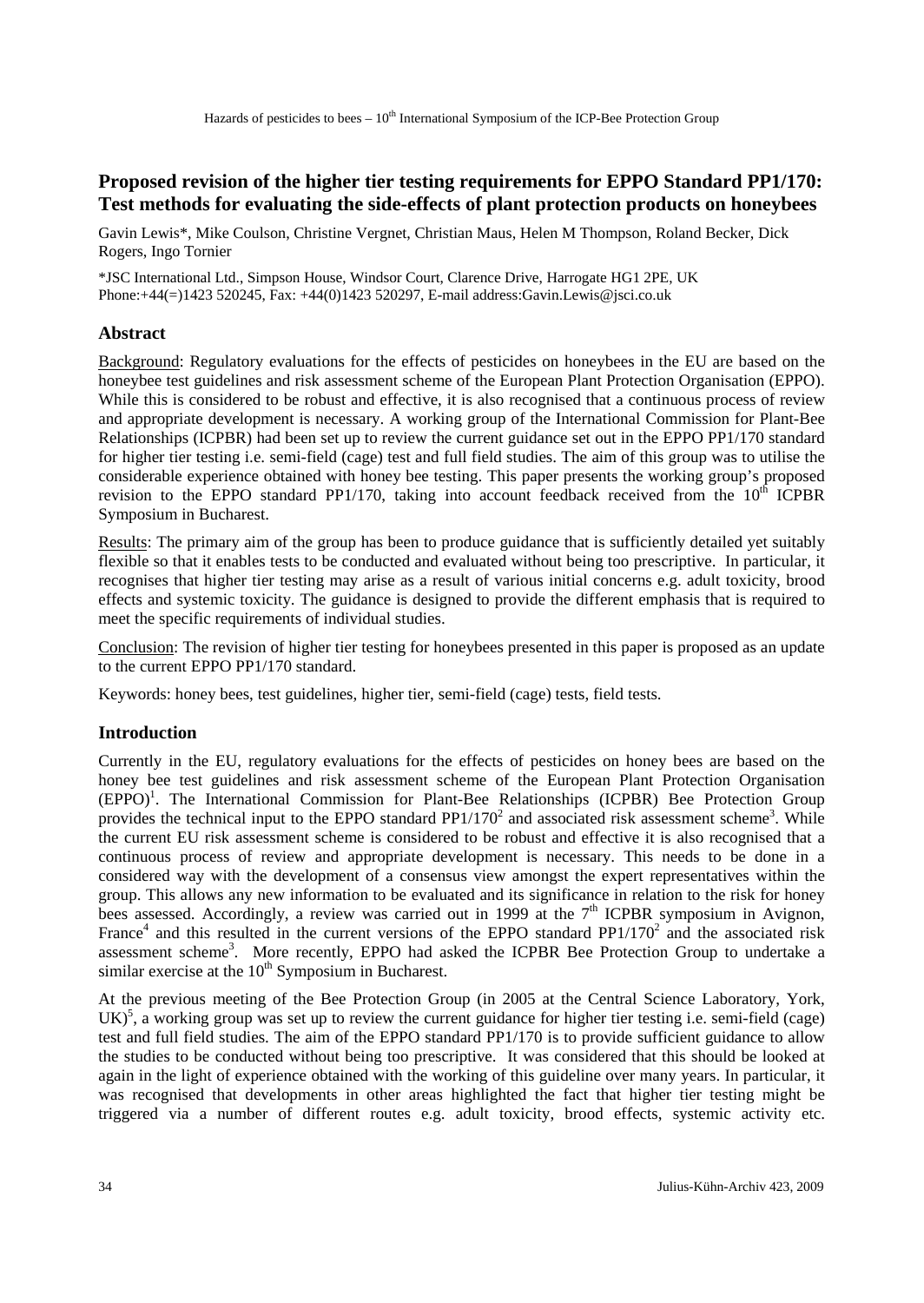Accordingly, it is important that the guidance is sufficiently detailed and flexible to address the different emphasis that each requires.

This paper presents the working group's proposed revision to the higher tier testing requirements of the EPPO standard PP1/170, revised in response to comments received at the  $10<sup>th</sup>$  ICPBR Symposium in Bucharest and after circulation to all delegates following the meeting.

### **Semi-field tests**

Semi-field testing (cage, tunnel or tent tests) are higher tier studies that may be triggered as a result of the standard Tier 1 risk assessment i.e. contact or oral hazard quotients >50. In addition, it may be triggered as a result of possible concerns about systemic activity identified during the Tier 1 assessment or by information about insect growth regulator (IGR) properties. Semi-field testing can also be modified for specific assessments with honeybees e.g. repellency and other behavioural effects, effects of aged residues, the evaluation of the hazard of the application of plant protection products to honeybees foraging the honeydew secreted by aphids or for specific testing of brood effects. It is therefore important that this guideline is interpreted with appropriate flexibility to ensure that all these requirements can be accommodated. Similarly, it is important when designing a semi-field study that the aims and objectives are clearly specified.

### **Experimental conditions**

#### *Principle of the trial*

Honey bees from small colonies are forced to forage on a flowering crop in field cages (to provide realistic worst-case exposure). Typically, the test products and a toxic standard known to present a high hazard to bees (e.g. dimethoate) are applied in separate cages during bee flight, while other cages are left as untreated or water-sprayed controls. The toxic standard is used to confirm that the bees are exposed to the treatment and to calibrate the magnitude of the possible effects under trial conditions. Its selection should be based on the specific concerns being addressed. In those cases where the trial conditions do not allow the use of a toxic standard (e.g. in the case of assessment of systemic activity), this needs to be justified and it should be demonstrated otherwise that bees have been exposed. The effects of the treatment on bees are assessed just before and several times after application.

#### *Trial conditions*

As a guide, cages should contain a minimal crop area of  $40 \text{ m}^2$ . However, cages of a smaller or significantly larger size may be appropriate depending on the objectives of the study. A number of factors need to be considered when selecting the appropriate cage size e.g. nature and attractiveness of the test crop, objectives of the study (short versus longer term effects) and the size of the test colonies. For screening purposes and the study of specific questions such as short term mortality assessments on aged residues, smaller cages (of at least  $12 \text{ m}^2$ ) may be appropriate. For increased realism or where increased foraging area is required, larger cages may be appropriate. The cage should have a mesh size that the bees cannot escape through e.g. ≤3 mm.

In the first instance, rape, mustard, *Phacelia* or another crop highly attractive to bees should be used as test plants e.g. in the case of a standard semi-field trial based on acute toxicity. In other cases, identification of a surrogate (worst-case) test crop may be more difficult e.g. for systemic compounds, where the test crop should be one for intended use. Other factors may then need to be considered when extrapolating between crops (e.g. plant metabolism data). Less attractive crops (on which use of the product is proposed) may be appropriate e.g. if significant effects are seen or expected with the standard attractive crops. This will have implications for the design and conduct of the study, e.g. a toxic standard may not be appropriate and the levels of foraging expected will be lower. Normally, treatments should be applied when the test crop is in full flower except where justified e.g. when recommended product use is pre-flowering.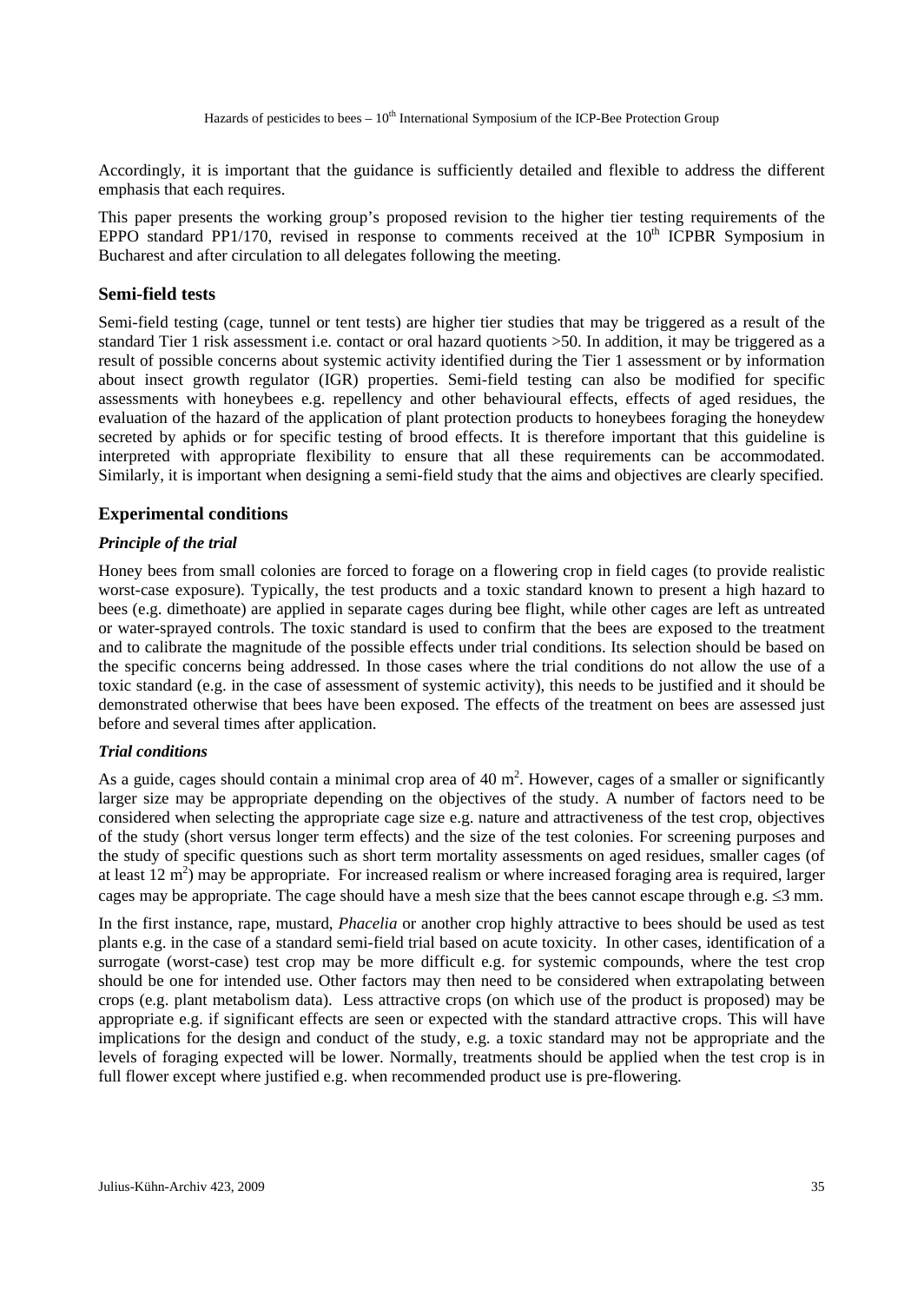On cereals, where aphid honeydew is being simulated, sucrose solution is sprayed onto a suitable crop e.g. wheat, in such a manner as to maintain sufficient attraction. Such testing may require larger areas of crop to provide sufficient forage for the test colonies and thus may require the use of a larger cage. For such a test, trial conditions and methods described by Shires  $et$  al.  $(1984)^6$  are suitable.

### *Preparation of the bees*

Use one small healthy queen-right colony per cage containing approximately 3,000 to 5,000 bees and at least three full frames containing all brood stages and stores of nectar/pollen (but not excessive in order to ensure exposure to the treatments), or a nucleus. The size of the colony may need to be adjusted according to the aims and conditions of the study. Thus, normal field colonies may be used in larger cages while in small cages only one brood frame and one frame with nectar/pollen may be sufficient. For the assessment of brood effects, smaller colonies may also be appropriate e.g. 'Mini-Plus-Beuten' hives, according to the method of OECD Guidance Document 75<sup>7</sup>. Feeding of the colonies during the trial may be necessary depending on the available forage and water should be offered.

### *Design of the trial*

Treatments: test product(s), toxic standard known to present a high hazard to bees (e.g. dimethoate for a standard assessment based on acute toxicity) and a control without plant protection product. The choice of toxic standard will depend on the objectives of the study (e.g. fenoxycarb for an IGR compound) and may not be appropriate in some cases (e.g. for systemic compounds). The control should normally receive a water spray unless there is a justified reason for not doing this.

Test units: cages with one colony each.

Replicates: sufficient to allow appropriate risk assessment. Normally, the minimum number of replicates should be three in order to enable statistical analysis but a lower number may be appropriate in some cases, for example with crops that need a large area (e.g. orchard trees) or where a high number of treatment groups are required. Where this is the case, smaller cages may allow replicate numbers to be maintained although this needs to be considered in the context of the study objectives and the nature of the information required.

# **Application of treatments**

Test Product(s): use formulated products only.

### *Timing of application*

Normally the products should be applied during the daytime when bees are foraging most actively. However, this may be modified if appropriate for the objectives of the study e.g. when testing systemic compounds applied pre-flowering (seed dressings and soil applied products) or for assessing mitigation measures (application before bees are active). To assess aged residues, application is carried out at intervals before exposure, which can take place in the same way as for directly sprayed treatments. Untreated potgrown plants in the cages are then replaced with the treated ones after appropriate ageing intervals. There should not be any rainfall before directly sprayed applications have dried e.g. for about 2 hours after application.

Shortly before application the number of foraging bees per  $m^2$ , and how the assessments are carried out, should be recorded. Where a toxic standard has not been used, a foraging density of at least 5 bees/ $m^2$  is required on bee attractive crops (e.g. *Phacelia*) in order to verify exposure. However, in other cases foraging levels need to be related to the specific conditions of the trial e.g. for less attractive crops and pre-flowering application of systemic compounds (where exposure is related to a more sustained period during flowering).

### *Application rates*

The product should normally be applied at the highest rate specified for the intended use in flowering crops. Lower application rates may be applied e.g. if the off-crop risk needs to be assessed (using drift rates of application), when exposure on weeds in orchards are tested (ground deposition rates), or in cases where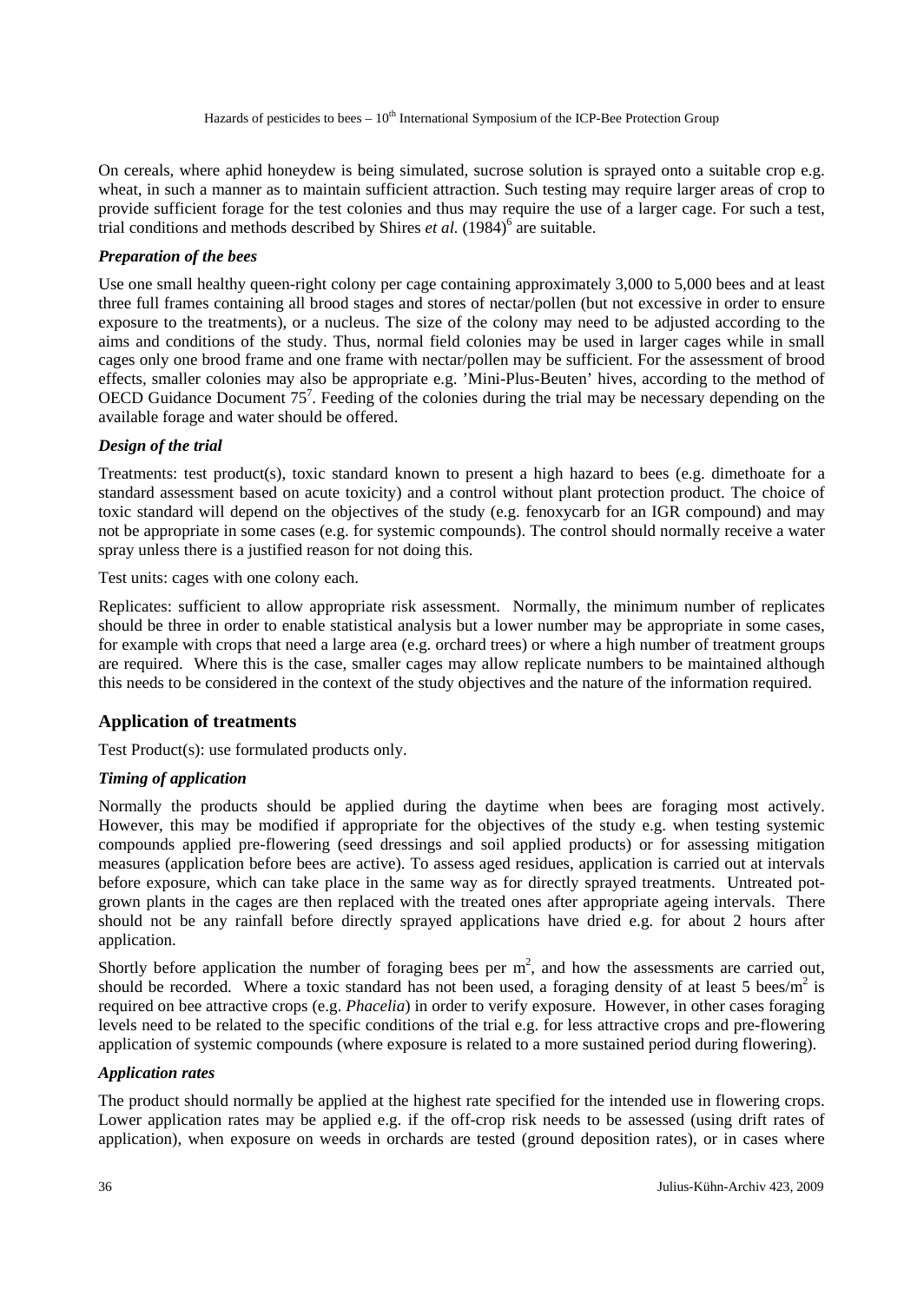products which are intended for use in three-dimensional crops and where the use rate is dependent on the canopy height (but the test is being conducted in a 'two-dimensional' surrogate crop). Normally a single application will be sufficient but multiple applications (according to the GAP) may be appropriate in specific cases e.g. for sprayed compounds that have the potential to move to the flowers via foliar uptake.

# **Mode of assessment**

Pre-treatment assessments should be sufficient to demonstrate stable background mortality and to show that the bees have acclimatised to the test conditions and are actively foraging on the crop. Typically, for a standard study with a sprayed product this means that the colonies need to be introduced into the cages approximately 2-3 days prior to treatment. This will not be possible where a pre-flowering treatment is being tested. In this case, the hives are introduced at flowering and exposure starts straight away. In the case of aged residues, exposure can take place by replacing untreated pot-grown plants used to acclimatise the bees with plants previously treated at appropriate intervals.

Conduct mortality and behavioural assessments at least 2 days prior to treatment (to demonstrate the bees are acclimatised) and then just before and at several intervals after treatment (preferably daily but at least on days 0, 1, 2, 3, 5 and 7). Additional assessments can be carried out if appropriate e.g. on treatment day. Longer post-treatment periods may be required in some cases but will be limited by the confinement of the colonies (subject to specific test conditions). Normally 7 days is the appropriate post-treatment exposure period, which will be limited by the flowering period of the crop or the confinement of the bees to a limited foraging area. Record flight and/or foraging activity in the cages as given by the number of bees/m<sup>2</sup> (y monitoring a fixed area e.g.  $1 \text{ m}^2$ , or using transects along the length of sub-plots (if present), in both cases for a defined period. The details of these assessments will depend on a number of factors e.g. cage size and attractiveness of the crop, but they should be sufficiently reliable to quantify the activity level. The behaviour of the bees on the crop and around the hive should be recorded using a standardised approach. Count the dead bees in dead-bee traps and those dying in the rest of the cage (e.g. from water permeable sheets placed along paths or around the edge of the crop).

The condition of the test colonies (including brood status) should be assessed once just before exposure (e.g. when moving the colonies into the cages) and once at the end of exposure. However, due to their confinement post-treatment assessments are of limited use unless the trial has been specifically designed to address this (e.g. OECD guidance document 75<sup>7</sup>). Other assessments should be made as appropriate to the type of test product and the test design. As the colonies are confined and their foraging activity is greatly restricted, additional endpoints that are sometimes included in longer-term, full field trials e.g. pollen and nectar storage and hive weight development, are generally not appropriate for cage tests. If such restrictions represent a significant limitation in the context of the study objectives it may be necessary to go straight to a field trial (an option always available within the context of the risk assessment scheme). Residue analysis may be appropriate in specific cases to verify exposure e.g. systemic compounds. Record temperature, humidity, rainfall and cloud cover at appropriate intervals throughout the assessment period (in the cages where appropriate). Alternatively, use data from the nearest official weather station.

If it is appropriate to follow the colonies for longer periods (e.g. to assess colony development or to consider the possibility of delayed effects or delayed exposure from stored pollen/nectar) they will need to be moved into the open at another site. The hives of all treatment groups should be set up together at the same posttreatment location where no further pesticide exposure is expected (i.e. no flowering crops present), in order that they are not exposed to different location-specific factors. The collection of untreated pollen and nectar from non-crop plants by the test colonies at this stage cannot be avoided and reflects normal field conditions.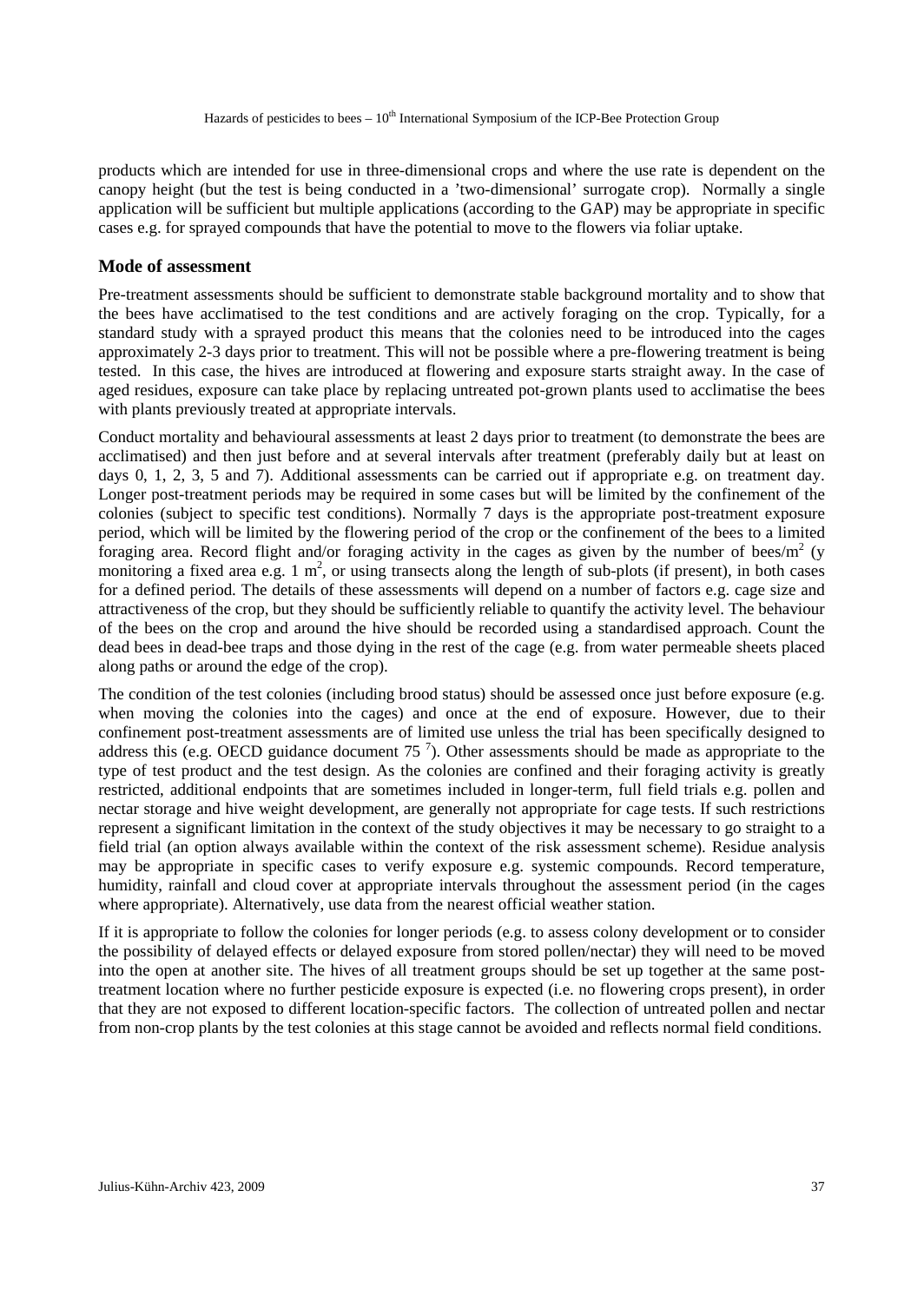# **Results**

Repeat tests where control mortality is excessively high and also where effects in the toxic standard treatment are low**\***(see Footnote p. 41). While there should be a statistically significant increase in effects with the toxic standard compared to the untreated control (as appropriate to the mode of action of the compound) the actual level will depend on the trial conditions (e.g. the attractiveness of the test crop) and so it is not always appropriate to set a required level.

Mortality, behavioural and colony assessment data must always be provided and any other data which is relevant to the properties of the product being tested. Adjustments may be needed for differences between colonies in pre-treatment levels of some parameters e.g. mortality and foraging levels.

Statistical analysis should normally be performed using appropriate methods, which should be indicated. If statistical analysis is not used, this should be justified. When interpreting the results, it needs to be recognised that there are endpoints which are intrinsically suitable for statistical evaluation (e.g. mortality data) whereas others may be not (e.g. behavioural endpoints). In addition, the evaluation needs to consider the range of parameters assessed and their relative importance, which will depend on the specific objectives and design of each study and must be considered on a case-by-case basis. The evaluation of the results also needs to take into account the biological significance of any effects seen in the context of each colony and the test conditions and this will involve some degree of expert judgement.

# **Field tests**

As for semi-field studies, field testing may be required as a result of a number of possible reasons e.g. the Tier 1 risk assessment based on hazard quotients, systemic activity, concerns about potential brood effects or based on the results of cage studies. Again, it is important that this guideline is interpreted with appropriate flexibility to ensure that the specific requirements are addressed and that the aims and objectives of each field study are clearly specified

# **Experimental conditions**

# *Principle of the trial*

Honey bee colonies should be placed in or on the edge of large test fields of flowering crops. The fields should be chosen so that bees are mainly exposed to the flowering field in which the hives are placed. Test fields should be well separated to minimise bees foraging on neighbouring treatments. The treatments are applied to separate test fields, normally during the daytime when bees are foraging most actively. However, this may be modified if appropriate for the objectives of the study e.g. when testing systemic compounds applied pre-flowering or for assessing mitigation measures.

A toxic standard is usually not suitable for field trials. In specific cases a toxic standard known to present a high hazard to bees may be used. In those cases where a toxic standard is not included, it should be demonstrated otherwise that bees have been exposed. Reference products that present known hazards to bees may also be included for comparison with the test product. Assessments are made to assess possible effects on the bees shortly before and several times after application.

As with the semi-field tests, it is intended that this guideline should be interpreted with appropriate flexibility to accommodate differing requirements arising from initial (lower tier) assessments. The aims and objectives should be clearly identified to reflect this.

# *Selection of the crop*

In the first instance, rape, mustard, *Phacelia* or another crop highly attractive to bees should be used as test plants in the case of a standard field trial based on acute toxicity. In other cases, identification of a surrogate (worst-case) test crop may be more difficult e.g. for systemic compounds, where the test crop should be one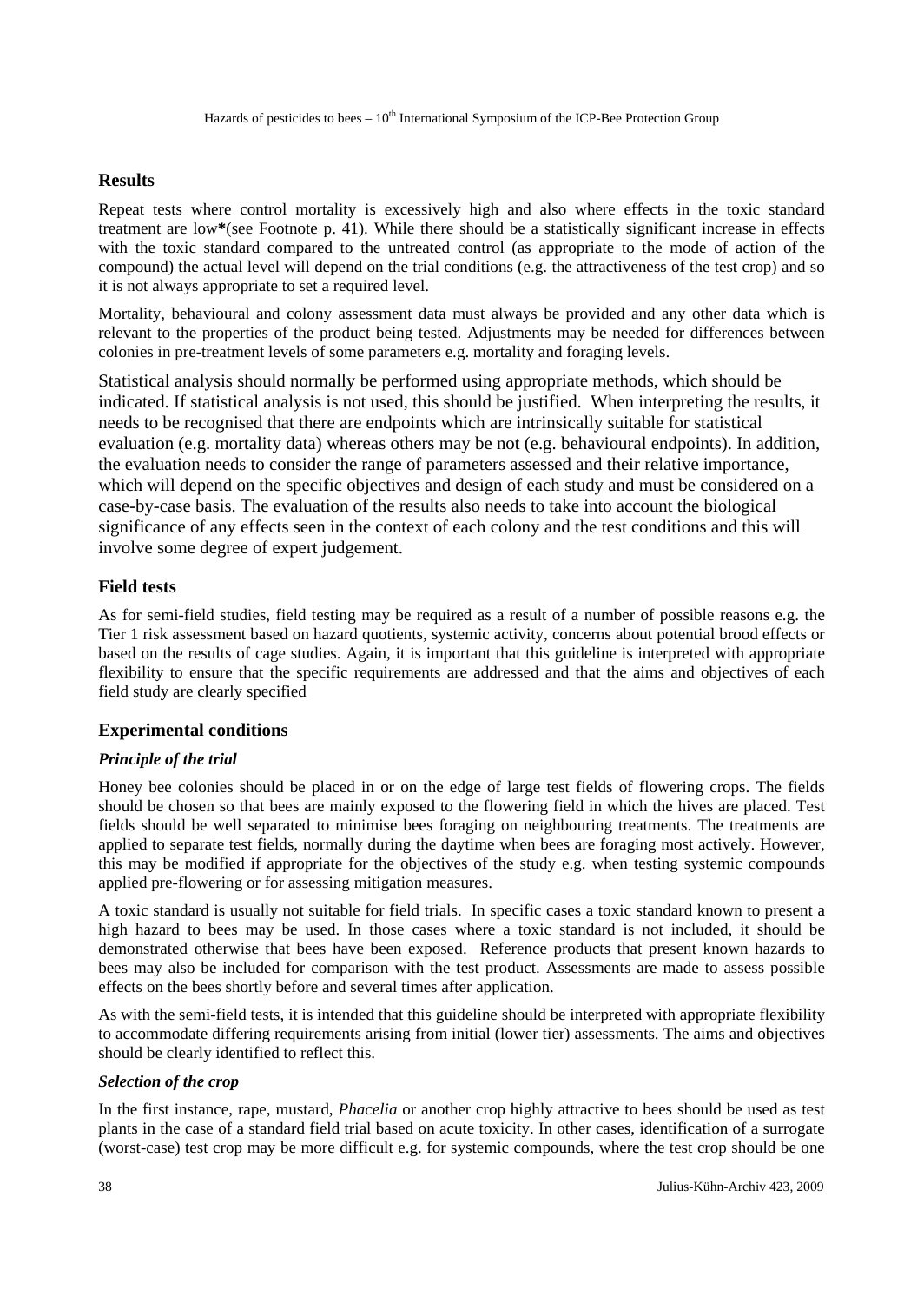for intended use. Other factors may then need to be considered when extrapolating between crops (e.g. plant metabolism data). Less attractive crops (on which use of the product is proposed) may be appropriate e.g. if significant effects are seen or expected with the standard attractive crops. This will have implications for the design and conduct of the study e.g. a toxic standard may not be appropriate and the levels of foraging expected will be lower. Normally, treatments should be applied when the test crop is in full flower except where justified e.g. when recommended product use is pre-flowering.

# *Trial conditions*

Place the colonies in or on the edge of the flowering crop on which exposure will take place. In the case of applications during flowering, the colonies are placed in position approximately 2-3 days before the trial to ensure that bees are foraging mainly in the test plot on the day of treatment, as bees tend to begin foraging in areas immediately adjacent to their hives. The trial schedule should take into account the flowering (exposure) period of the specific test crop being used. In other cases, the timing for the placement of the colonies will depend on the specific trial objectives e.g. at the start of exposure in the case of systemic compounds. During spray applications, the test hives should be protected from spray drift.

# *Preparation of the bees*

Use healthy, well-fed, queen-right colonies in normal condition that contain at least 10,000 to 15,000 bees, according to the season. Each colony should cover at least 10-12 frames, including at least 5-6 brood frames (nectar/pollen stores should not be excessive, especially where brood effects are a specific objective of the study). If colonies differ in size, ensure equitable distribution between treatments. Specific colony size and set-up may be adapted according to local beekeeping practice.

### *Design and lay-out of the trial*

Treatments: product(s) to be tested and an untreated control; reference product(s) that present a known hazard to bees may be included, for comparison. As a toxic standard is normally not included, honeybee exposure should be otherwise demonstrated e.g. by evidence based on assessments of foraging bees before and after application (collecting pollen and marking bees in the field or at the hive may also provide useful information in this respect).

Plot size: The area of each plot required will depend on a number of factors e.g. the number and size of colonies, the crop type and seasonal timing, but should be large enough to provide sufficient forage to ensure appropriate exposure of the test bees. In the case of the standard attractive crops, 2500 to 5000  $m<sup>2</sup>$  for *Phacelia* and approximately 1 ha for rape and mustard are appropriate. This should be considered in relation to the total number of bees (proportion of the foraging population) exposed. In the case of *Phacelia*, plots may need to be irrigated to ensure that the crop remains sufficiently attractive. Plots should be well separated to avoid bees foraging on the wrong plot (2-3 km depending on local conditions) but should be as homogenous (e.g. microclimate, exposure and surrounding landscape) as reasonably practicable. The distance between plots should be recorded. The plots should not be close to other flowering crops or noncultivated areas which are significantly attractive to bees. As a guide the same separation distance as for the test plots should be considered, taking into account the size and attractiveness of the other crops or noncultivated areas. Bee attractive weeds in the vicinity of the test plots cannot be avoided but it may be useful to record them during the exposure phase when considered significantly abundant.

Replicates: although very desirable, replication is often not feasible because of the requirements for separation.

Number of colonies per treatment/plot: Use at least 4 colonies per treatment (related to plot size and attractiveness of crop). Additional colonies may be needed for specific purposes e.g. for pollen traps. No large apiaries should be present in the area around the trial plots and if bee colonies other than those used in the study are present in the immediate vicinity, they should be recorded.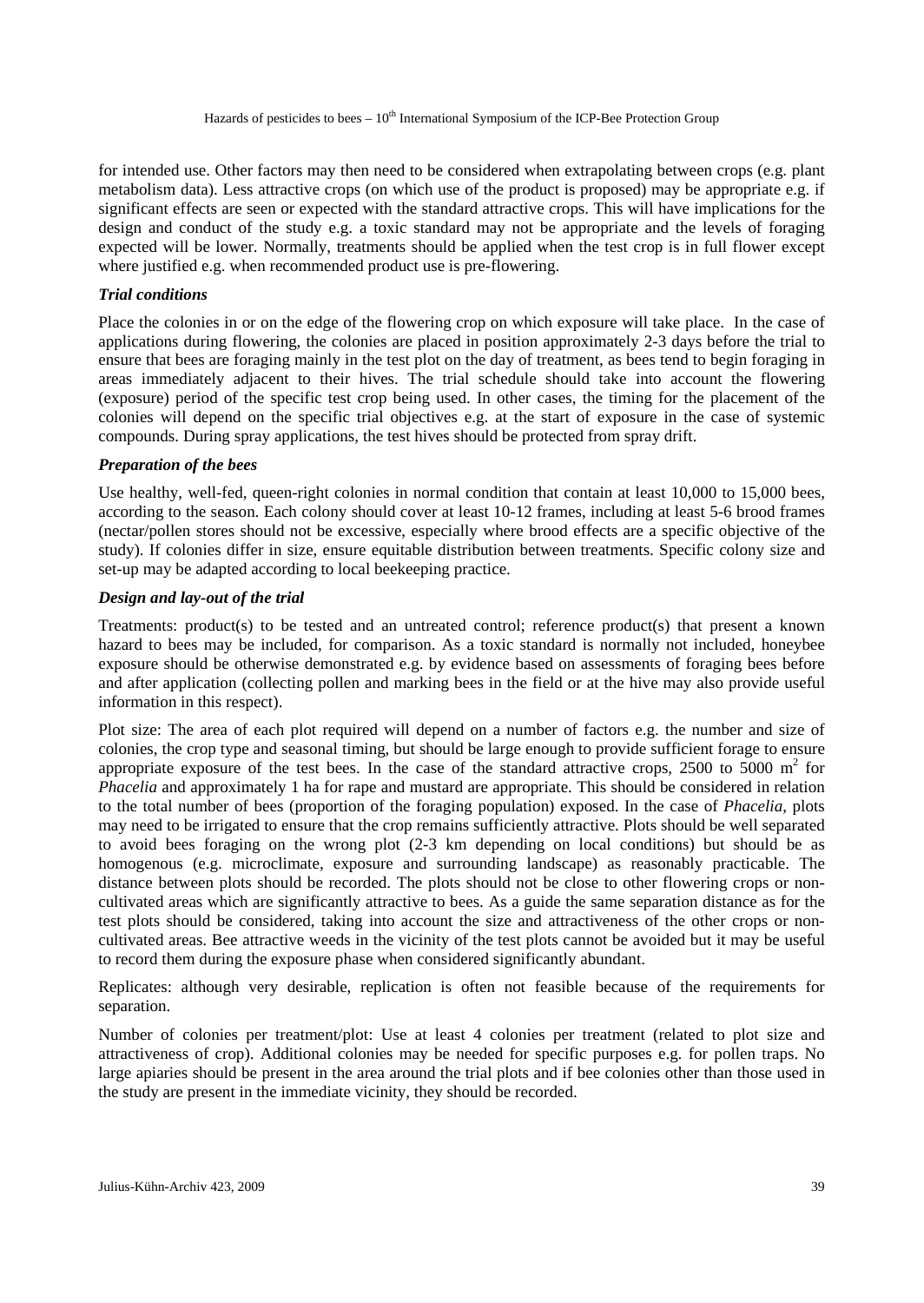# **Application of treatments**

Test Product(s): use formulated products only.

### *Toxic standard/Reference product(s)*

A toxic standard is usually not suitable for field trials. In specific cases a toxic standard known to present a high hazard to bees may be used. In those cases where a toxic standard is not included, it should be demonstrated otherwise that bees have been exposed. Reference product(s) that present known hazards to bees may also be included for comparison with the test product.

### *Timing of application*

Application timing should depend on the study objectives. Thus, for a standard field trial based on acute toxicity, the treatments should be applied during the daytime when bees are demonstrated to be actively foraging on the test crop. This may be modified e.g. when testing systemic compounds applied pre-flowering (seed dressings and soil applied products) or for assessing mitigation measures. Treatments should be applied in as short a time period as technically feasible, ensuring that conditions during application on the different plots are reasonably similar. Ideally, there should not be any rainfall before the treatments have dried e.g. for about 2 hours after application.

Shortly before application the number of bees per  $m^2$ , and how the assessments are carried out, should be recorded. Where a toxic standard has not been used, a foraging density of ideally at least 5 bees/ $m<sup>2</sup>$  on *Phacelia* or 2-3 bees/ $m^2$  on rape and mustard (for the crop areas given in section 1.5) should be recorded shortly before application in order to verify exposure. These figures should not be used as validity criteria on their own. Lower figures should be explained and considered with other evidence of exposure. When assessing exposure, it should be remembered that foraging density may be affected by the total area available but at the colony level it will be determined by the total number of bees foraging on the test plots. However, in other cases foraging levels need to be related to the specific conditions of the trial e.g. for less attractive crops and pre-flowering application of systemic compounds (where exposure is related to a more sustained period that takes into account the duration of flowering).

### *Application rates*

The product should normally be applied at the highest rate recommended for the relevant field use. Lower application rates may be applied e.g. if the off-crop risk needs to be assessed (using drift rates of application) or when exposure on weeds in orchards are tested (ground deposition rates). Volume of application and nozzle type should be as recommended and should be reported. Normally a single application will be sufficient when using a standard attractive crop. Multiple applications (according to the GAP) may be appropriate in specific cases e.g. for sprayed compounds that have the potential to move to the flowers via foliar uptake.

# **Mode of assessment and recording**

### *Meteorological data*

Temperature and humidity should be recorded at appropriate intervals throughout the trial period either at the trial site or at the nearest official weather station. Rainfall and sunshine or cloud cover should also be reported.

# **Type, time and frequency of assessment**

# *Type*

The precise nature of the assessment regime used in a particular field trial will depend on its specific objectives. The following parameters should always be assessed: flight and/or foraging activity in the crop as given by the number of bees/m<sup>2</sup> (by monitoring a fixed area e.g. 1 m<sup>2</sup>, or using transects in the crop, in both cases for a defined period); general behaviour of bees on the crop and around hives using a standardised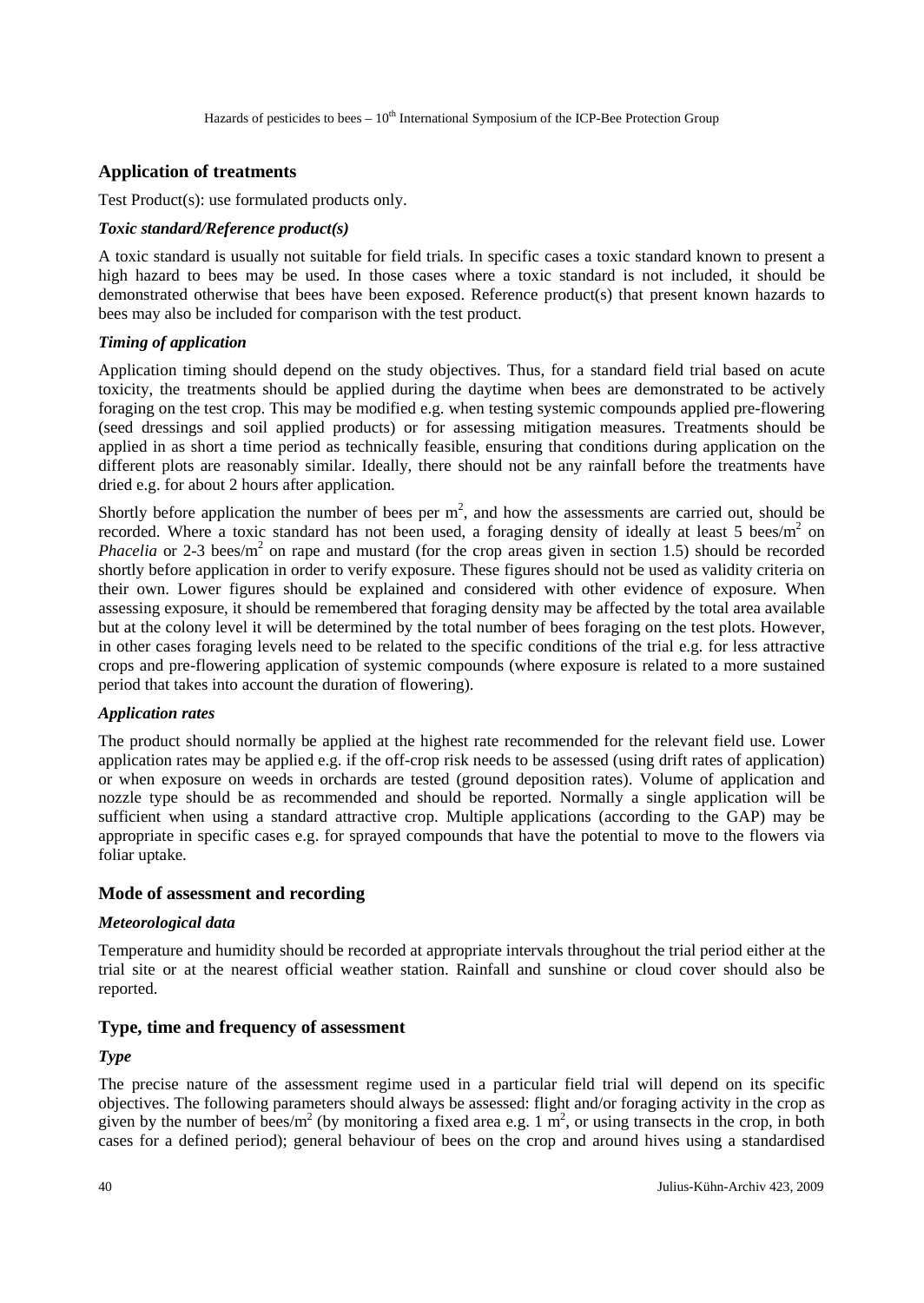approach; mortality of bees (using dead bee traps and possibly also on water-permeable sheets placed in front of the hives and in the crop); colony status/development (including consideration of disease and *Varroa* levels) at test initiation and test termination. These should be regarded as the core endpoints, which are particularly relevant for the interpretation of all field trial results.

In some cases, according to the requirements of the study, it may be appropriate to also include additional assessments: pollen collection (e.g. by using pollen traps or by other appropriate methods); pollen and nectar storage; hive weight development; more detailed brood assessments; specific behavioural observations and determination of residues in relevant bee and crop matrices (e.g. dead bees, nectar, pollen, wax and/or honey).

### *Time and frequency*

Pre-application assessment: at least twice for mortality and flight activity (once for in-hive assessments); one should be carried out immediately before application in the case of spray applications during flowering.

Post-application assessment: field observations e.g. mortality and flight activity should be conducted at several intervals, preferably daily but at least 0, 1, 2, 3, 5 and 7 days after application. In-hive assessments should be conducted up to 28 days on an approximately weekly basis (i.e. sufficient to cover one brood cycle). The precise assessment schedule will depend on the study objectives and will need to be sufficiently flexible to accommodate prevailing conditions (colony assessments in particular should not be carried out during unfavourable weather conditions). Additional assessments should be carried out if appropriate on treatment day. Assessments should in general be performed at approximately the same time of day (again, adjusted according to prevailing weather conditions if necessary), although in-hive assessments (e.g. brood and food storage) can be carried out at any time of day provided climatic conditions are suitable.

Assessments may be continued for longer intervals e.g. to assess colony development over additional brood cycles if initial effects are seen. They may also be extended to consider the possibility of delayed effects or delayed exposure from stored pollen/nectar but these are not standard requirements and should be considered in the context of the study objectives (residue analysis may indicate if residues are occurring in food stores). In such cases the hives used in a study may need to be removed from the test plots (i.e. after the end of flowering of the treated crop) in order to maintain them for further monitoring (e.g. condition of colonies including brood assessments). The hives of all treatment groups should be set up together at the same posttreatment location where no further pesticide exposure is expected (i.e. no flowering crops present), in order that they are not exposed to different location-specific factors. The collection of untreated pollen and nectar from non-crop plants by the test colonies at this stage cannot be avoided and reflects normal field conditions.

# **Results**

Repeat tests where control mortality is excessively high and also where effects in the toxic standard treatment (if included) are low**\***. Control mortality needs to be considered in the context that natural (background) mortality in colonies can be highly variable. Also, if mortality in individual colonies is excessive e.g. due to diseases or other non-treatment related factors, these may be excluded from the analysis rather than compromising a particular test group, where this can be justified. Information on exposure can be obtained from the assessments of foraging activity. Other information may also be used to provide additional information about exposure e.g. palynological analysis of pollen from forager bees, pollen traps or combs and residue analysis of nectar and/or pollen.

Mortality, behavioural and colony assessment data must always be provided and any other data which is relevant to the properties of the product being tested. Adjustments may be needed for differences between colonies in pre-treatment levels of some parameters e.g. mortality and foraging levels.

 $\overline{\phantom{a}}$  , where  $\overline{\phantom{a}}$  , where  $\overline{\phantom{a}}$  , where  $\overline{\phantom{a}}$ 

**<sup>\*</sup>** The higher tier testing working group of the ICPBR Bee Protection Group will assess available data in order to provide more specific guidance on these points.